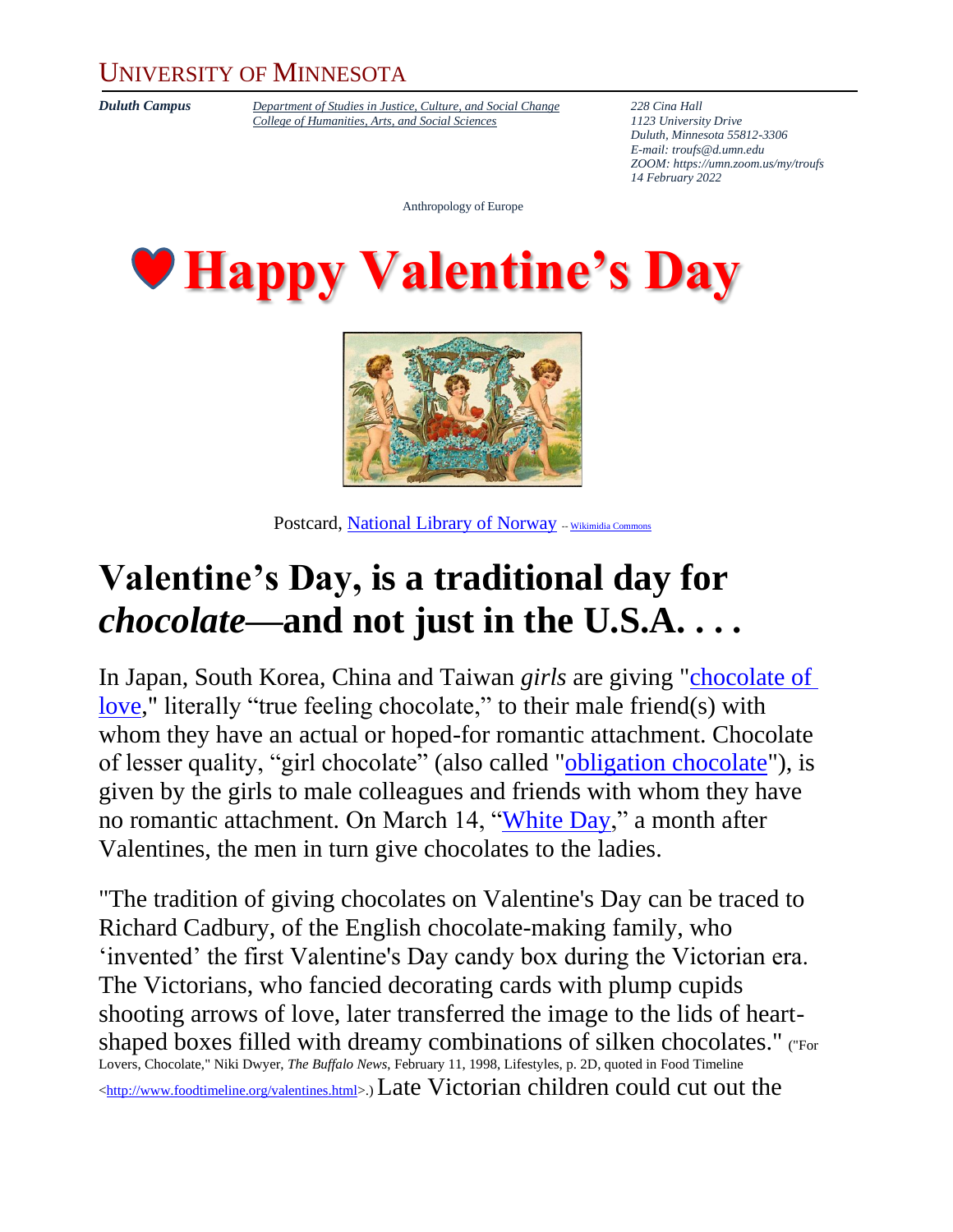pictures on the decorated Cadbury "fancy chocolates" boxes and stick them into scrapbooks, if the Victorian ladies didn't save the fancy chocolate boxes for use as trinket or button boxes. Victorian and Edwardian chocolate boxes are now treasured collectors' items (Food Timeline).

Week 14 or 15, time permitting, we'll have a look at the European Union's "Thirty-Years' War" a **"Chocolate War"**, in effect brought on by Cadbury's of England. The EU "Chocolate War" is a classic case study in business and marketing—with international regulations. But this week you just need to sweeten thing up a little with chocolate. . . . If you purchase chocolate for anyone (including yourself), be sure it is at least "70%" [cocoa solids and cocoa butter]. And *recipients of chocolate* take note: if your admirer gives you chocolate that's any less than "70%" it might be time to think about looking for a different admirer.

The single exception to the "at least '70%'" rule lies in baking. The *Cooks Illustrated* folks, the American (U.S.A.) gurus of practical scientific food preparation, say baking [adjective, not verb] chocolate for the holidays should be *no more than* "60%". (So if your admirer shows up with Valentine *baked goods* with chocolate of "60%" quality, that's actually a plus; keep him/her.)

And if you get chocolate on Valentine's Day, why not follow the Asian "tradition" and give some back on the 14<sup>th</sup> of March.



No.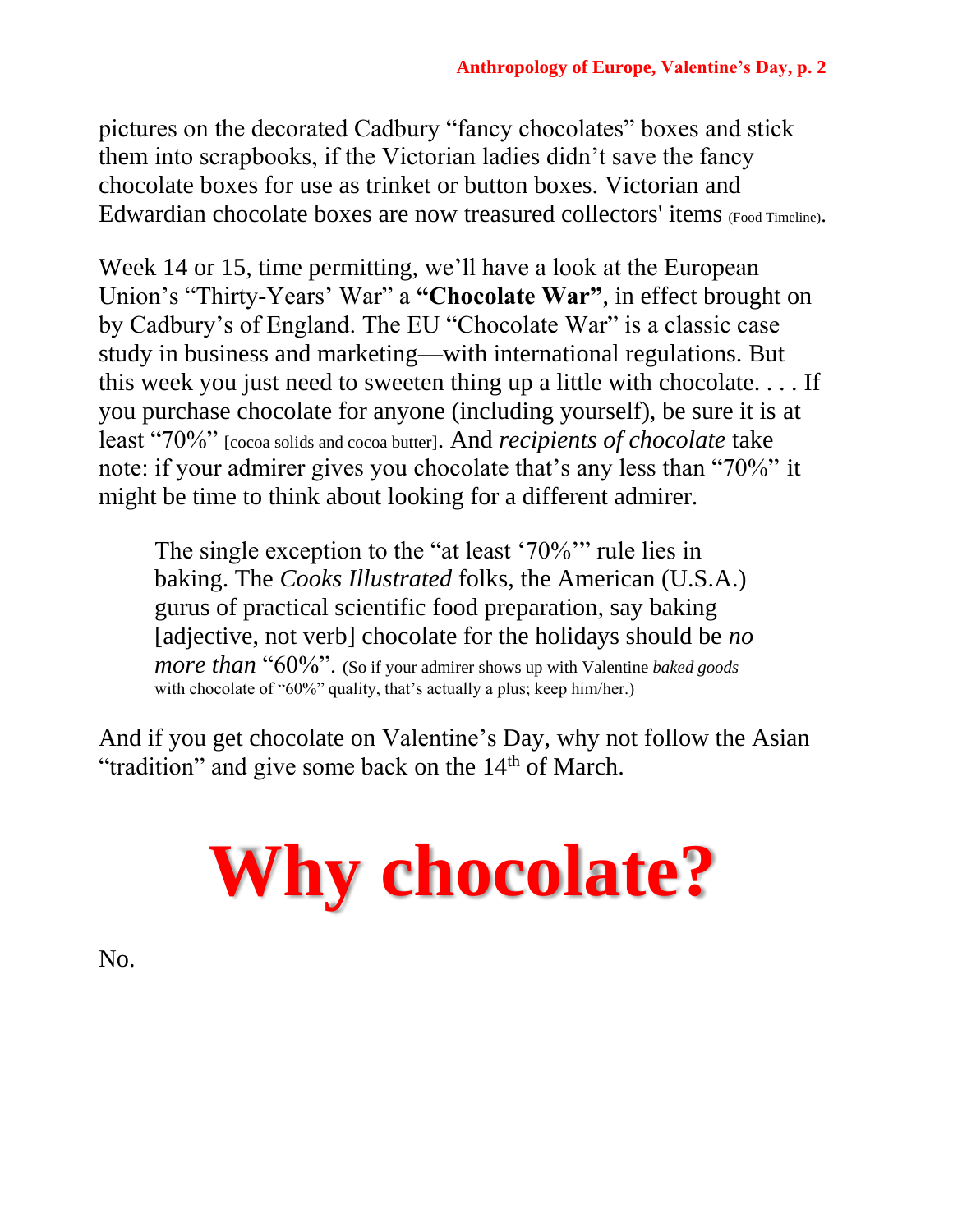It's not **an aphrodisiac**—or at least if it is, there is no scientific proof of that. Phenylethylamine in chocolate *is* an aphrodisiac, but it's not likely that enough of it makes it to your brain while eating chocolate "to make a difference," so to speak. But there's always the power of suggestion . . . and chocolate sugar pills (placebos) are powerful psychosomatics [<http://www.d.umn.edu/cla/faculty/troufs/anth4616/cpplacebo.html>](http://www.d.umn.edu/cla/faculty/troufs/anth4616/cpplacebo.html).

Giving chocolate goes back to the days of the Ancient Mesoamericans who "invented" chocolate, as you know, as a byproduct of beer making. So gifting chocolate has been around for a long time—probably for 3000 years.

More information on chocolate is available from the class Chocolate page at  $_{\text{http://www.d.umm.edu/cla/faculty/troufs/anthfood/afchocolate.html>}.$ 

As for St. Valentine, as in "St. Valentine's Day," there are more than a dozen St. Valentines in the Roman Catholic Church, and neither of the two Valentines thought to be responsible for "Valentine's Day" ate chocolate (Valentine of Rome, and Valentine of Terni in Central Italy). And Valentine's Day itself became associated with romance only in the Middle Ages.

Chef Oscar Ortega of Jackson, Wyoming—one of the folks featured in the Who's Who section of the course—won first place in 2016 in the world competition for his praline creation. He is now recognized as one of the world's greatest chocolatiers. And, at least equally important, he's a very nice person [<http://atelierortega.squarespace.com/#oscar-ortega>](http://atelierortega.squarespace.com/#oscar-ortega).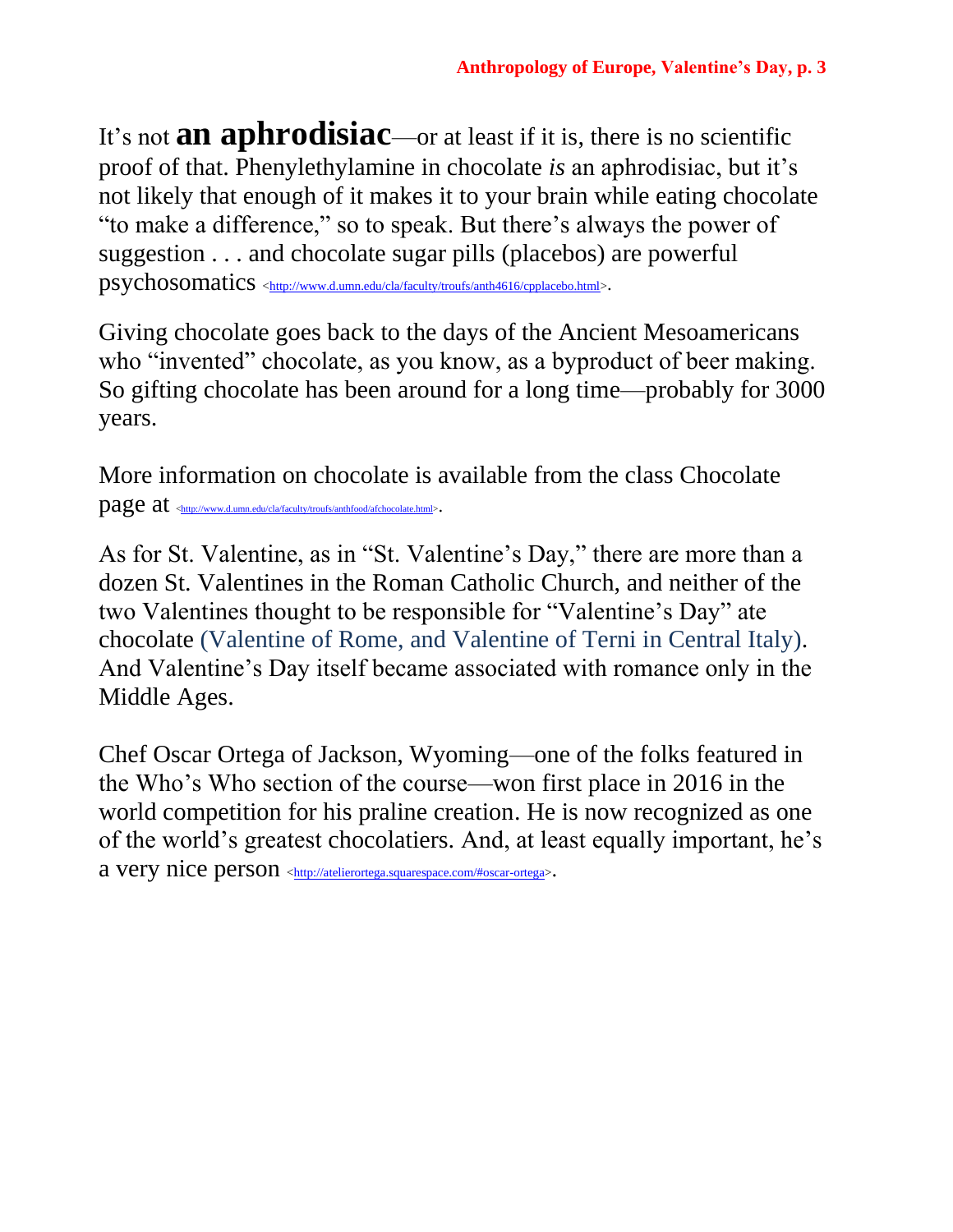

Locally, **Russell Stover**, nephew to his namesake who created the candy company, served on the City Council of Duluth, MN from 2000 2008**facebook**.



For a little variety, try a junk food bouquet . . .

**This Junk Food [Bouquet Takes Valentine's Day To The Next Level](https://www.buzzfeed.com/joannaborns/food-bouquet-valentines-day?utm_term=.aypzyvkWr#.xbLyLvRe3)** -- [Joanna Borns,](https://www.buzzfeed.com/joannaborns?language=en) [BuzzFeed](https://www.buzzfeed.com/) (11 February 2017)

**More information on Valentine's Day is available from the class WebPage at** [<http://www.d.umn.edu/cla/faculty/troufs/anthfood/afvalentines\\_day.html#title>](http://www.d.umn.edu/cla/faculty/troufs/anthfood/afvalentines_day.html#title)**.**

**More information on Chocolate is available from the class WebPage at** [<https://www.d.umn.edu/cla/faculty/troufs/anthfood/afchocolate.html#title>](https://www.d.umn.edu/cla/faculty/troufs/anthfood/afchocolate.html#title)**.**